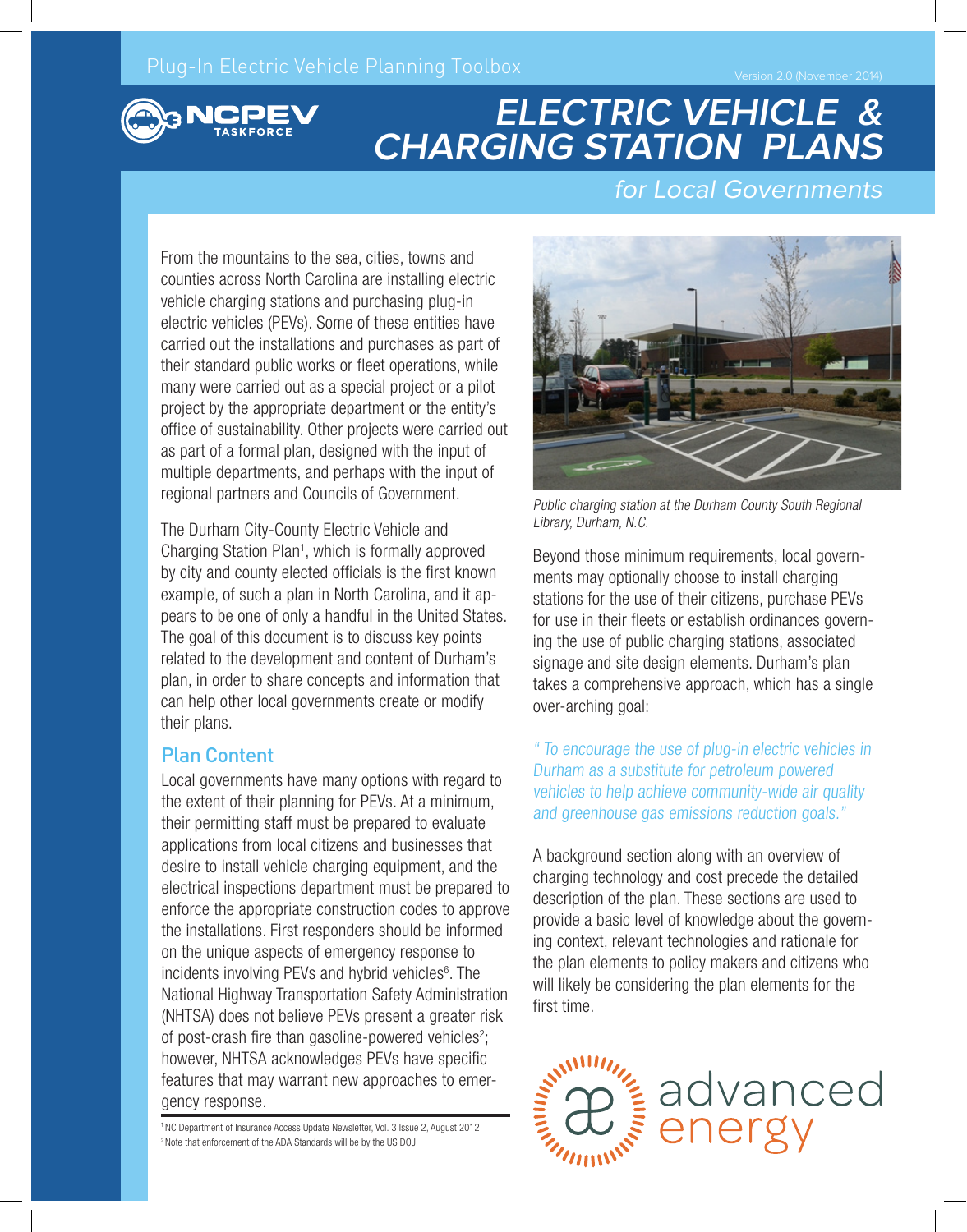#### Plan Details

Several fundamental questions may be raised repeatedly during the planning and approval process, so it is helpful to have the answers provided with the plan. Durham created a frequently asked questions list $3$  to help address this need. The plan details are comprised of four main objectives that address:

- City and County Operations
- Standards and Barriers
- Infrastructure
- Public Information

The plan details are followed by several policy recommendations, including performance evaluation measures for:

- City and County Operations
- Standards and Barriers
- Infrastructure
- Incentives

The plan concludes with lists of current public charging station locations and high-priority future locations, both on public and private properties.

#### City and County Operations:

Highlights of the plan include describing foreseeable roles for the multiple departments in both the city and county governmental structures that will be impacted by the adoption of PEVs, describing fleet management personnel's role in procuring PEVs and related charging stations, and the need to adopt appropriate employee policies for their use.

#### Standards:

Provides guidelines and criteria for the appropriate design, placement, and installation of charging stations, from safety to availability of power to visibility. Accessibility of charging stations to disabled PEV drivers is a key issue, and the requirements of existing accessibility codes are incomplete.

#### Infrastructure:

Establishes guidelines for the selection of charging station locations. While the immediate goal is to provide stations for city and county residents, it is recognized that a valuable focus is to serve visitors driving into Durham from longer distances, enabling their use of a PEV by boosting confidence in their driving range. Another key initiative is to pre-install power and data conduits for future charging stations during construction or regular maintenance at sites that meet the selection criteria. Pre-installing conduit can significantly reduce the installation cost for a future charging station.

### PLAN EXAMPLE: Durham City-County Electric Vehicle and Charging Station Plan

Durham's Office of Sustainability was already gathering information and framing a plan in 2011 when a City Council member officially requested a report on the City's plan for PEVs. Work continued with this official mandate, and the resulting document was approved by both the Durham County Commissioners and the Durham City Council in January 2012.

#### Unique Aspects

Durham's plan is a joint city and county plan. Several departments in Durham's operational structure are merged across city and county jurisdictions, such as the Planning and Inspections departments. This served to facilitate the development of the plan, led by the Office of Sustainability, which is also a joint city-county function. The sustainability staff conducted a series of meetings to engage all the required governmental stakeholders in the plan development process, as well as representatives from local universities, electric utilities and technical advisors.

#### Supporting Factors for Development

In 2007, Durham's city and county governments jointly adopted a local action plan for the reduction of greenhouse gas and criteria air pollutant emissions4 . Durham's local action plan for air pollutants sets targets for emissions reductions from the entire community, both government and citizens. Because PEVs can reduce or eliminate point-source vehicle emissions, the creation of the Electric Vehicle and Charging Station Plan directly supports the goal of the local action plan to reduce air pollution by supporting both government and community use of electric vehicles. The staff of the Durham Inspections Department has been invaluable in the development of draft accessibility guidelines for North Carolina.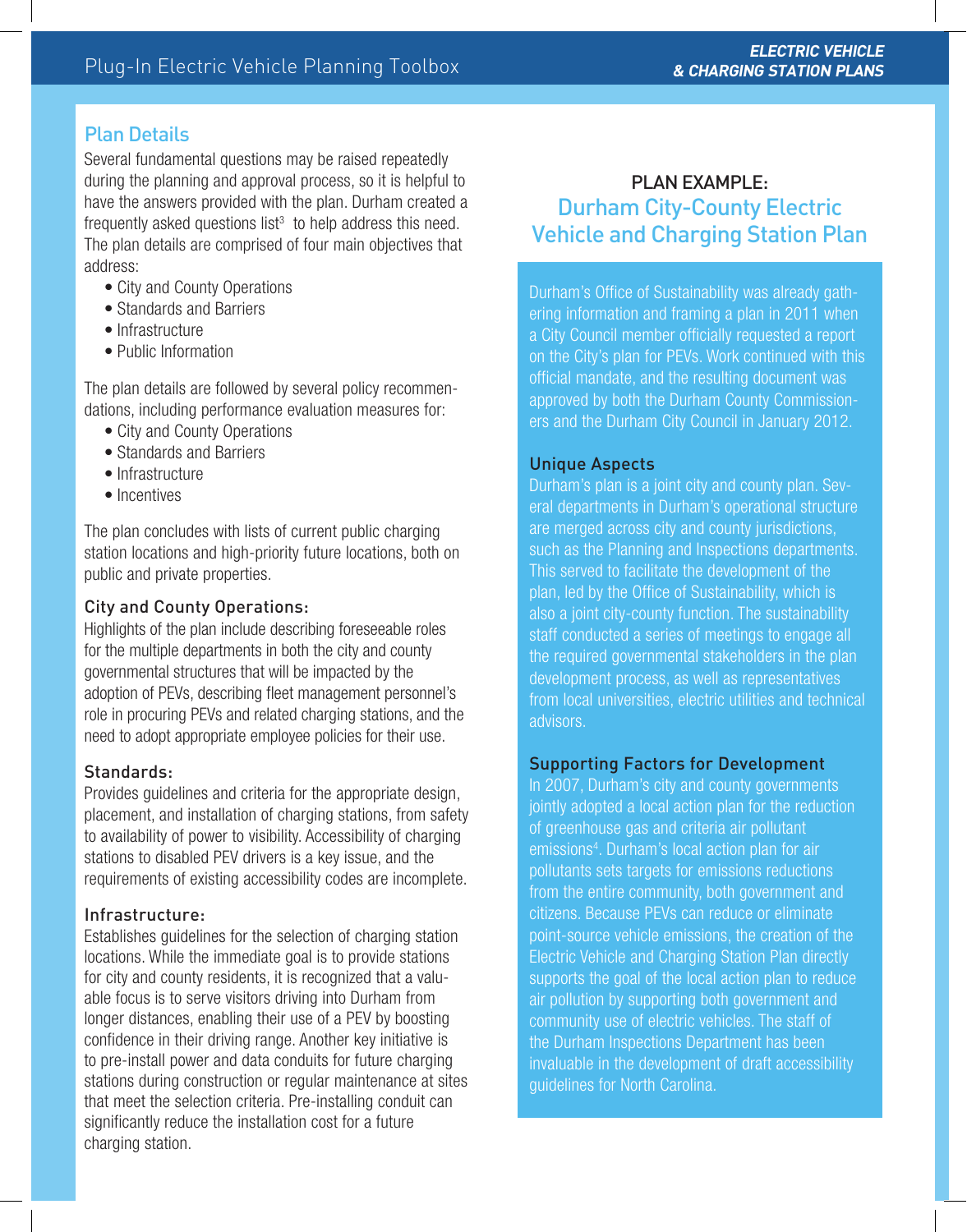#### Public Information:

Defines requirements for City and County staff to share charging station locations with citizens<sup>5</sup>, local PEV dealers and national databases. It also describes options for marketing and educational signage that may be installed on charging stations and vehicles to increase public awareness.

#### Policy Recommendations

Highlights of the Policy Recommendations include conducting an annual cost/benefit analysis of fleet PEVs in order to establish broader goals for fleet conversion to PEVs and installation of the appropriate amount of charging infrastructure to support those vehicles. Fleet policies will be changed as appropriate if PEVs are assessed to be cost effective (including potential outsourcing of maintenance), and feasibility studies will be required before switching from conventional vehicles.

With regard to public charging stations, a plan for annual evaluation of usage is prescribed, along with an evaluation of whether it is feasible to assess fees for the use of public charging stations, consideration of appropriate incentives for public charging stations on commercial property and development of a long-range (five year) infrastructure plan.

As seen in the plan details, many municipal departments can be affected by the adoption of PEVs and it follows that changes to departmental policies may be required.



City-owned PEVs and charging stations at the Golden Belt campus Durham, N.C.

#### A model for other Plants

The Durham Electric Vehicle and Charging Station Plan is a versatile model for local governments that desire to create an implementation plan for PEVs and charging stations, regardless of whether it is desired (or required) for the plan to be politically approved.

The plan addresses a broad, inclusive range of operational and policy issues, and establishes a flexible and datadriven approach to evaluating performance and making subsequent adjustments to operations and policies. Overall it demonstrates a practical balance between progressive implementation of an emerging technology and conservative assessment to ensure performance and costeffectiveness.

For more information about Durham County's electric vehicles, contact the Durham City-County Sustainability Office at 919-560-7999 or visit www.GreenerDurham.net.